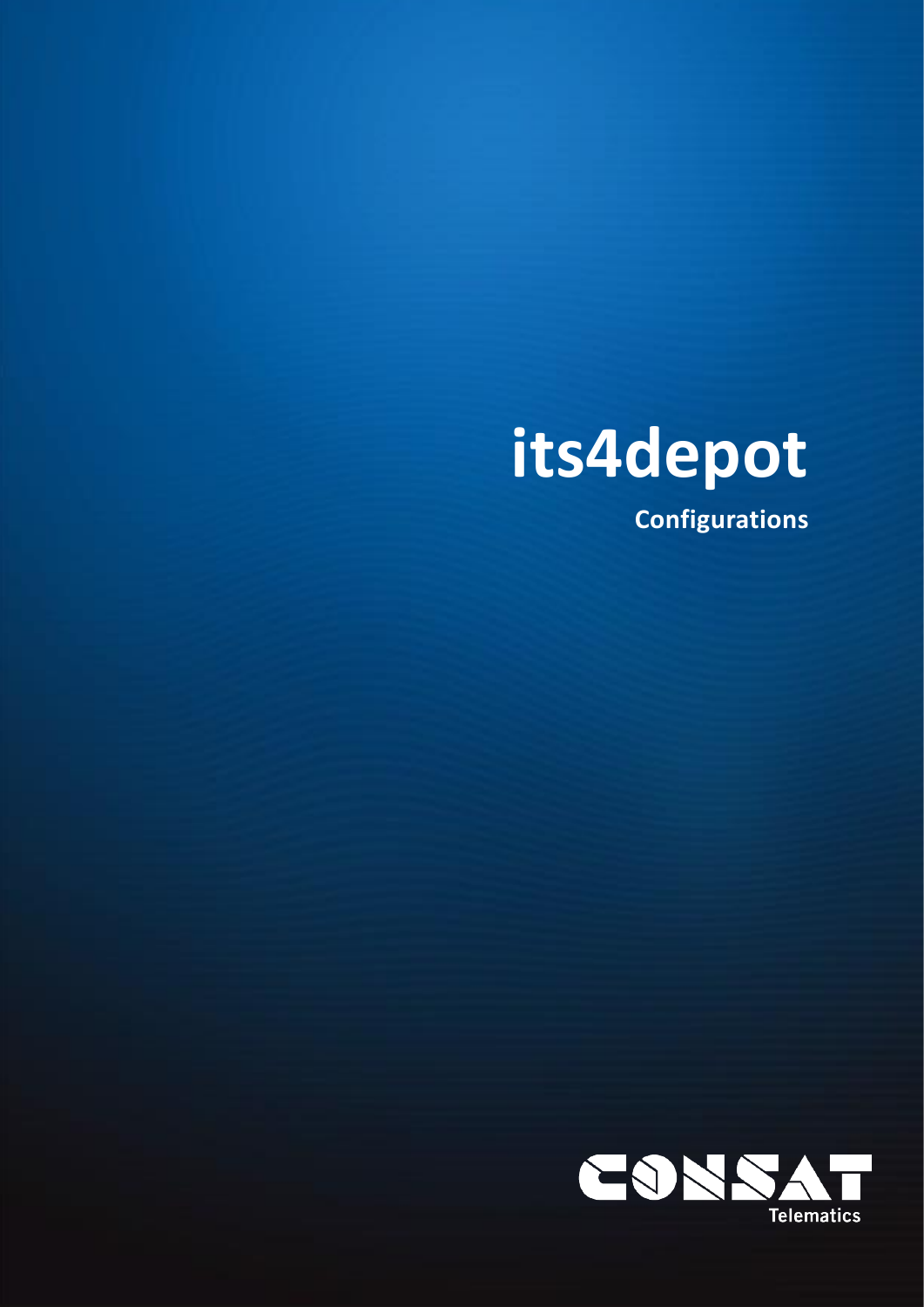

© COPYRIGHT CONSAT 2016

All rights reserved.

The content of this document may be subject to revision without notice. Consat has no liability for typing errors in this document.

No part of this document may be copied, distributed, transmitted, transcribed, stored in a retrieval system, or translated into any human or computer language without the prior written permission of Consat.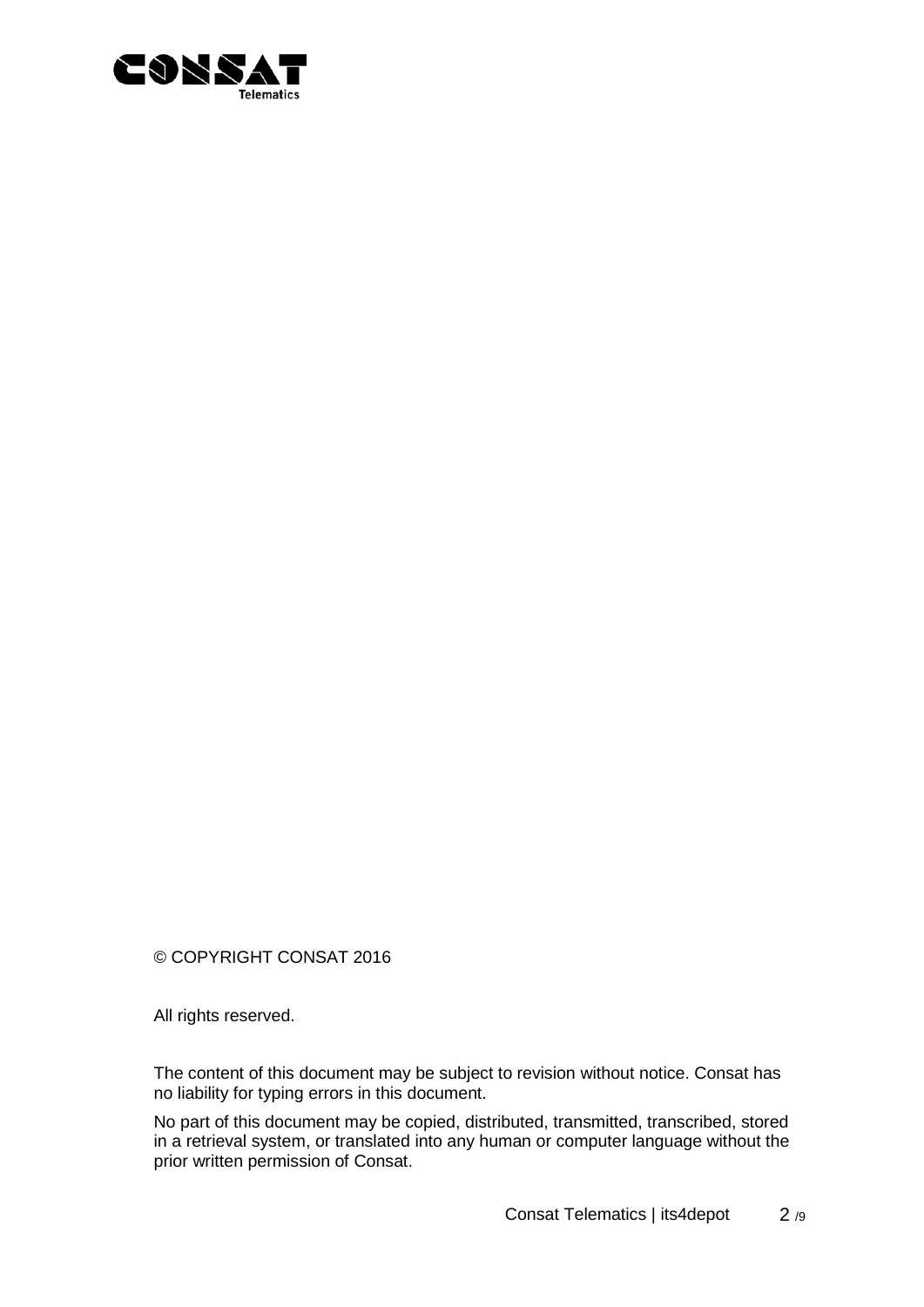

# **Table of Contents**

| 2. ADD, REMOVE AND EDIT PREDEFINED MESSAGES FROM THE DRIVER UI 5 |  |
|------------------------------------------------------------------|--|
|                                                                  |  |
|                                                                  |  |
|                                                                  |  |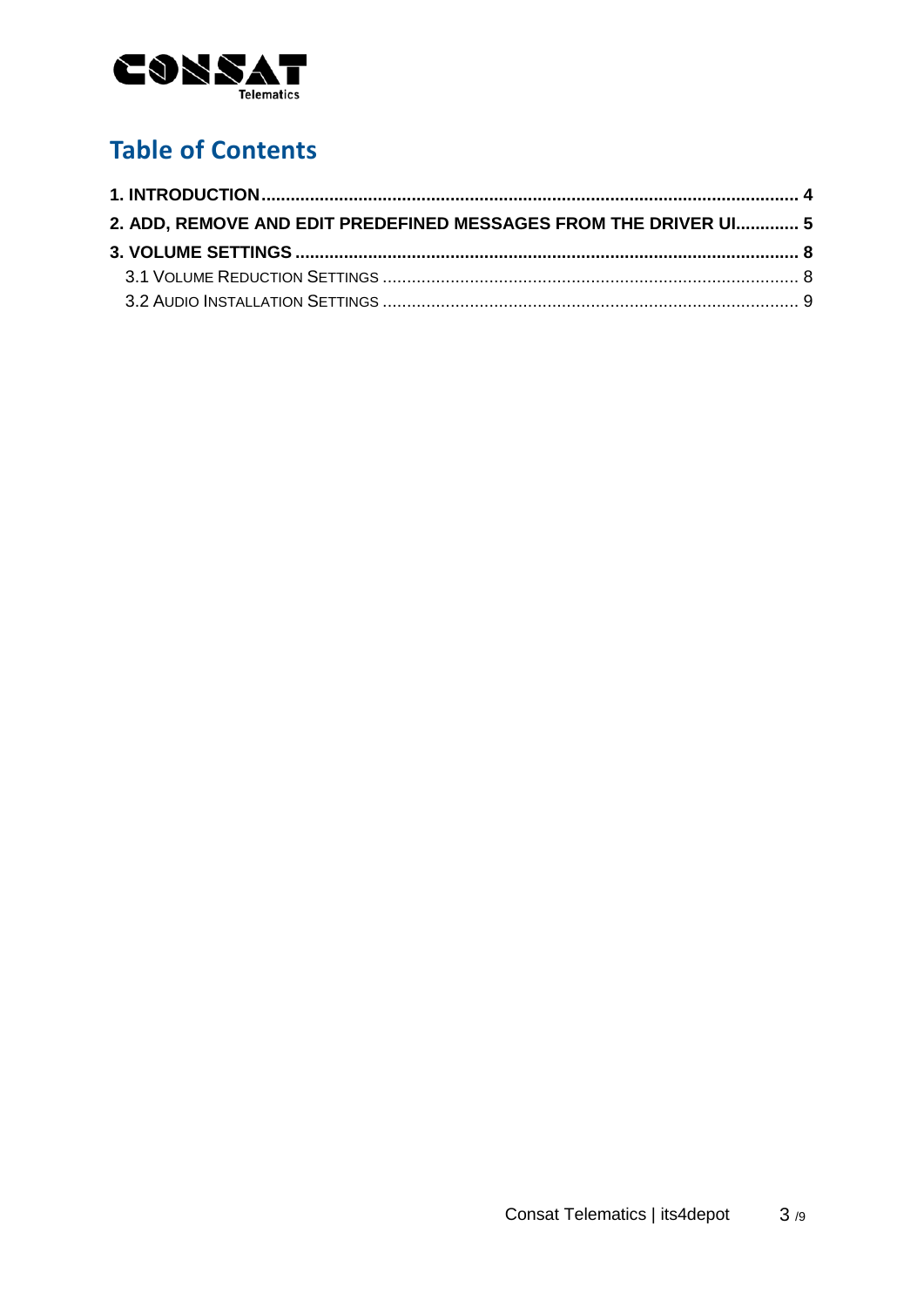

### <span id="page-3-0"></span>**1. Introduction**

This document lists a few configuration options which can be done via its4depot. Note that you need to be logged in into your its4depot website in order to perform any of these tasks.

Note that the vehicle computer always needs to reboot in order to get the new settings. This status can be seen in the Overview page, with the Config Status pie diagram, where you can see if any vehicle still requires to restart (pending) or download (downloading/awaiting download).

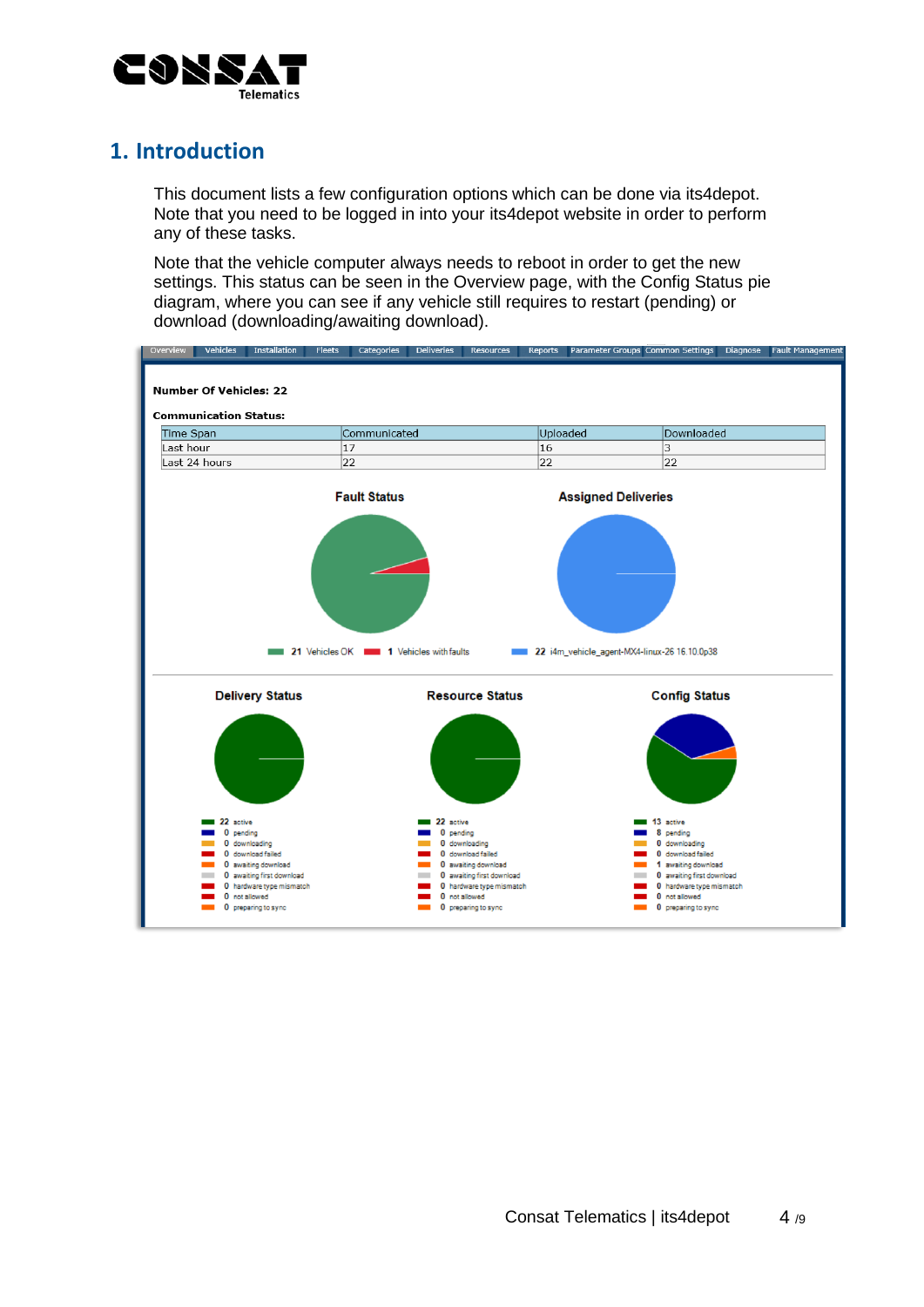

### <span id="page-4-0"></span>**2. Add, Remove and Edit predefined messages from the Driver UI**

- 1. Go to the **Vehicles** tab. It should be the second tab from the left.
- 2. Scroll down to the section titled "**Edit Parameters**".



3. In the **Functions'** drop down menu, select "**text\_messaging**" and wait a few seconds for the interface to update with the proper fields.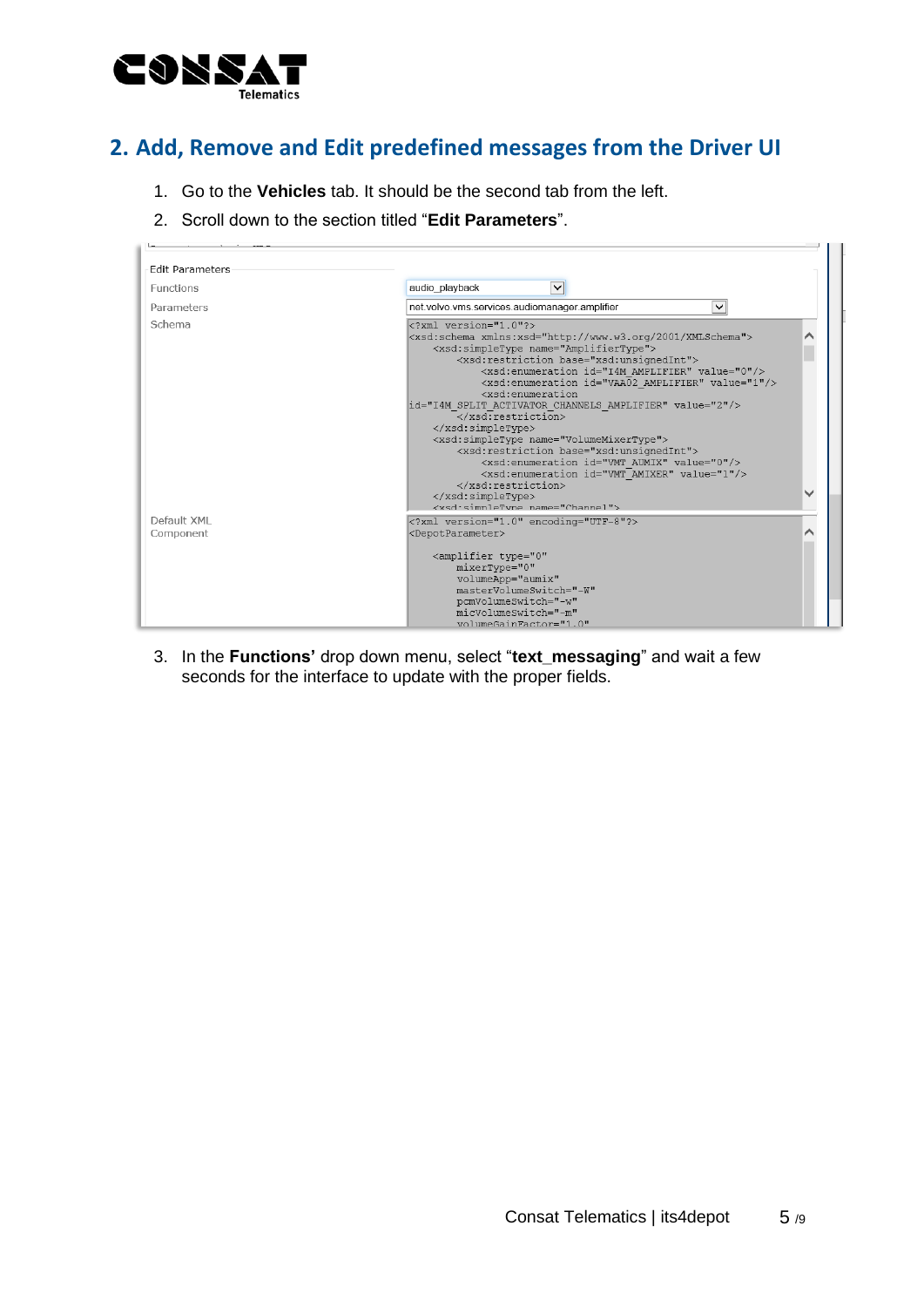

| Luit raianieteis         |                                                                                                                                                                                                                                                                                                                                                                                                                                                                                                                                                                                                                           |
|--------------------------|---------------------------------------------------------------------------------------------------------------------------------------------------------------------------------------------------------------------------------------------------------------------------------------------------------------------------------------------------------------------------------------------------------------------------------------------------------------------------------------------------------------------------------------------------------------------------------------------------------------------------|
| Functions                | $\overline{\mathsf{v}}$<br>text_messaging                                                                                                                                                                                                                                                                                                                                                                                                                                                                                                                                                                                 |
| Parameters               | net.volvo.vms.vehicle.textmessaging.ui.message                                                                                                                                                                                                                                                                                                                                                                                                                                                                                                                                                                            |
| Schema                   | $\overline{\text{ version="1.0"?>xmlns:xsd="http://www.w3.org/2001/XMLSchema">$                                                                                                                                                                                                                                                                                                                                                                                                                                                                                                                                           |
|                          | base="xsd:anyType"><br><xsd:attribute<br>name="message" type="xsd:string"&gt;<br/><br/><br/><br/><br/><xsd:complextype<br>name="DepotParameter"&gt;<br/><xsd.sequence></xsd.sequence></xsd:complextype<br></xsd:attribute<br>                                                                                                                                                                                                                                                                                                                                                                                             |
| Default XML<br>Component | xml version="1.0" encoding="UTF-8"?<br <depotparameter><br/><message message="Traffic jam"><br/><math>&lt;</math>/message&gt;<br/><message message="Emergency"><br/><math>\langle</math>/message&gt;<br/><message message="Traffic&lt;/td&gt;&lt;/tr&gt;&lt;tr&gt;&lt;td&gt;&lt;b&gt;XML&lt;/b&gt;&lt;br&gt;Category/Parameter Group: its4mobility/large/core/na/parametergroup-&lt;/td&gt;&lt;td&gt;accident"><br/><math>&lt;</math>/message&gt;<br/><message message="OK"><br/><math>\langle</math>/message&gt;<br/><?xml version="1.0" encoding="UTF-8"?</td></message></message></message></message></depotparameter> |
| canada small city        | <depotparameter><br/><message message="Traffic jam"><br/><math>\langle</math>/message&gt;<br/><message message="Emergency"><br/><math>&lt;</math>/message&gt;<br/>&lt;message message="Traffic&lt;/td&gt;</message></message></depotparameter>                                                                                                                                                                                                                                                                                                                                                                            |

4. You will see three categories, each of them with their own field looking like a grey box. You want to work with the last one, the third, which is the XML category.

| XML<br>Category/Parameter Group: its4mobility/large/core/na/parametergroup-<br>canada small city | xml version="1.0" encoding="UTF-8"?<br ⌒<br><depotparameter></depotparameter>  |
|--------------------------------------------------------------------------------------------------|--------------------------------------------------------------------------------|
|                                                                                                  | <message message="Traffic jam"><br/><math>\langle</math>/message&gt;</message> |
|                                                                                                  | <message message="Emergency"><br/><math>\langle</math>/message&gt;</message>   |
|                                                                                                  | <message message="Yes"><br/><math>\langle</math>/message&gt;</message>         |
|                                                                                                  | $<$ message message="No"><br>$\langle$ /message><br>$\checkmark$<br>           |
|                                                                                                  | Validate<br>Update<br>Reset                                                    |

5. Edit the content by adding, removing or editing the message. It is very important to follow the same format for the messages. The format is as follow:

<message message="Enter your message here"></message>

a. Add a message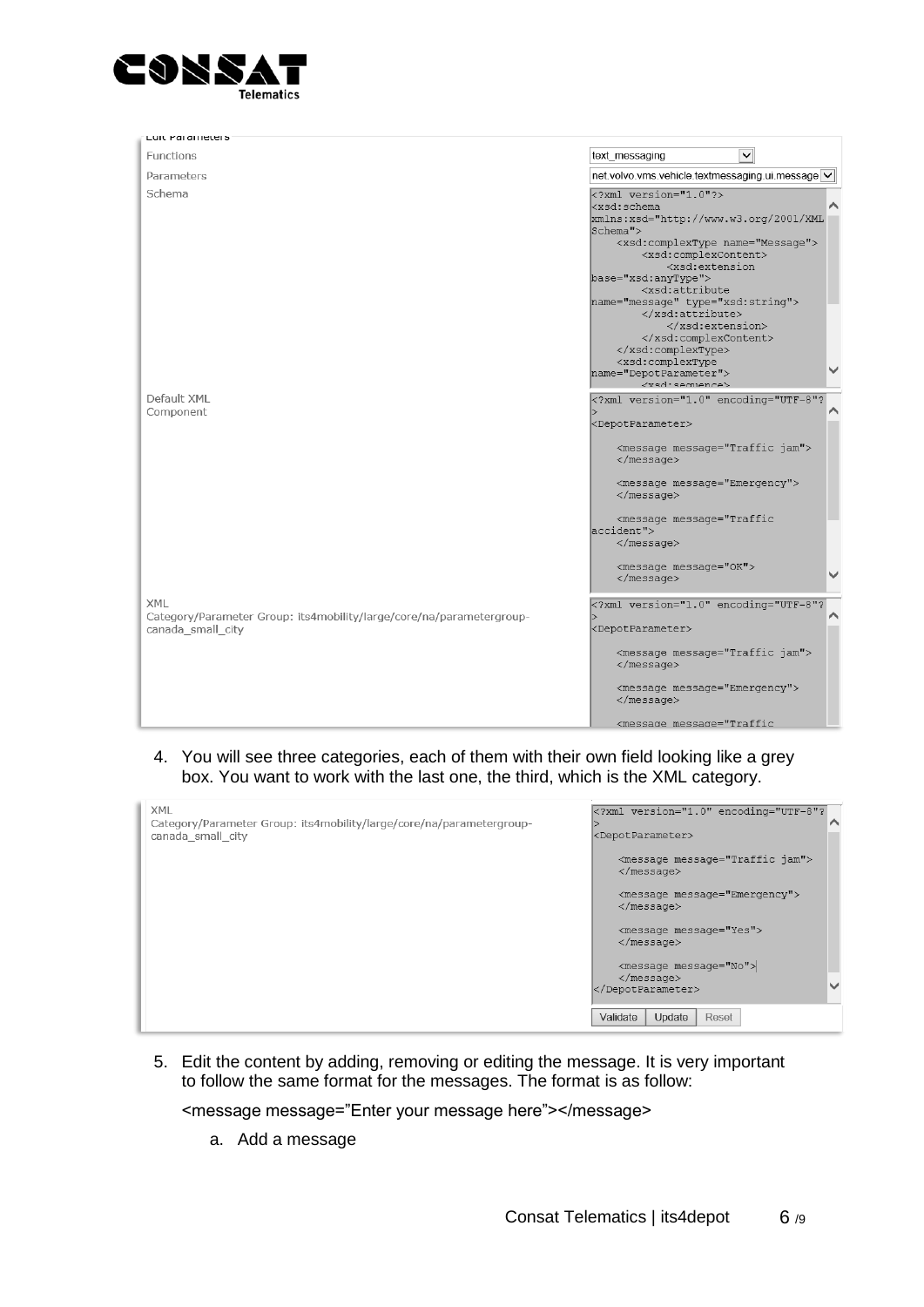

Add a string of text like the example above. Make sure to add it within the <DeportParameter> and </DepotParameter> sections of the field. E.g. <message message="Snow chaos"></message>

b. Remove a message

Delete the whole string for that specific message, include the opening and closing tags.

c. Edit a message

Only modify the content of the message. E.g. only modify the red bolded part of this string: <message message="**Snow Chaos**"></message>

| xml version="1.0" encoding="UTF-8"?</th <th></th>                           |  |
|-----------------------------------------------------------------------------|--|
| <depotparameter></depotparameter>                                           |  |
| <message message="Traffic jam"><br/><math>&lt;</math>/message&gt;</message> |  |
| <message message="Snow Chaos"><br/><math>&lt;</math>/message&gt;</message>  |  |
|                                                                             |  |
| <message message="Emergency"><br/><math>&lt;</math>/message&gt;</message>   |  |
| <message message="Traffic&lt;br&gt;accident"></message>                     |  |
| $\langle$ /message>                                                         |  |

d. When you are done with adding/removing or editing the text messages, click on **Validate** to make sure the strings are properly constructed. Once validated, click on **Update** to make the messages automatically available to all vehicles.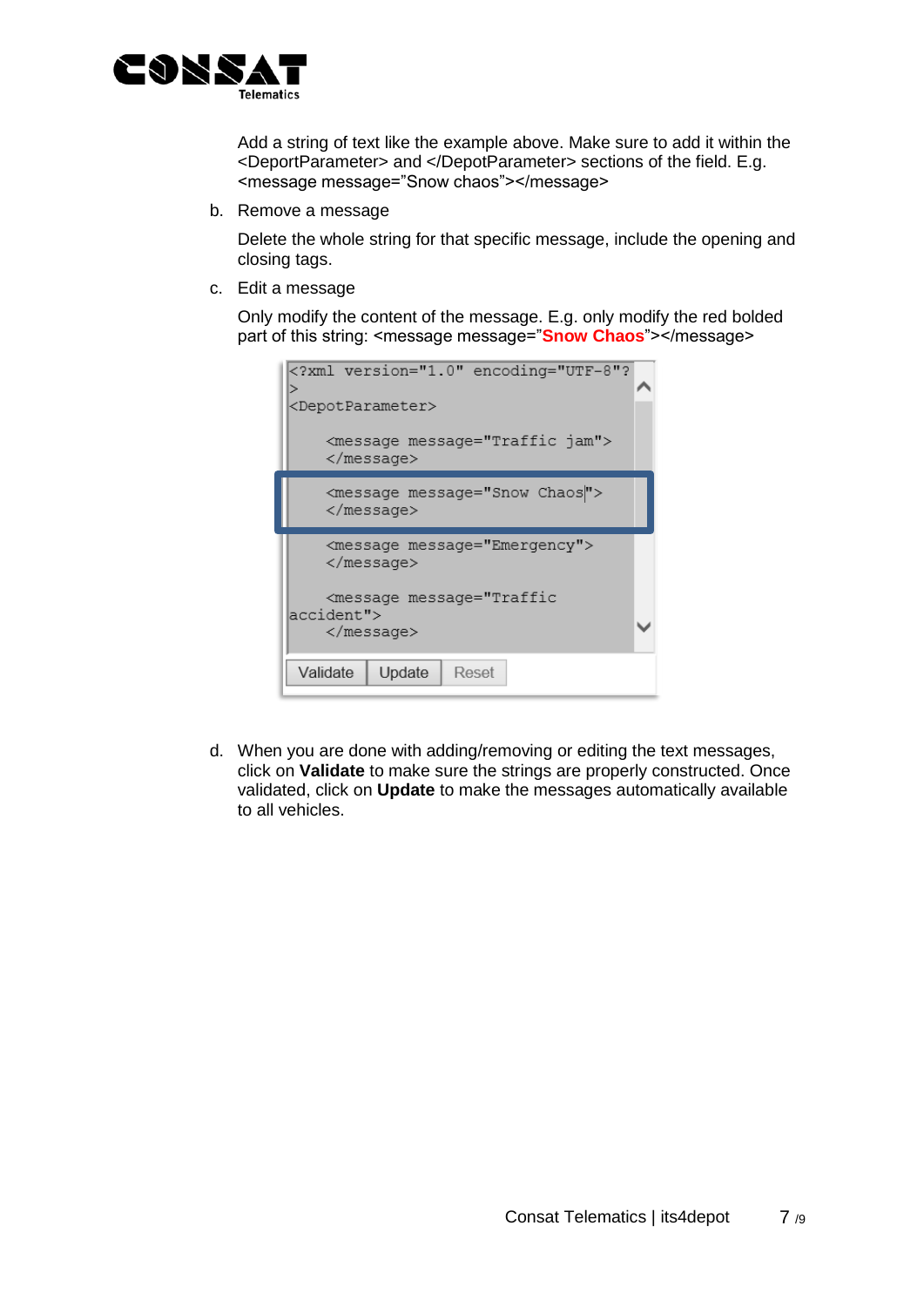

## <span id="page-7-0"></span>**3. Volume Settings**

- 1. Go to the **Common Settings** tab, which should be the third tab from the right.
- 2. You can change the settings for all your fleet at the same time, or for a specific vehicle, depending on your needs. The choice is made at the very top of the Common Settings tab, under Vehicle. The default is (All) where all your vehicles are selected.

| Overview | <b>Vehicles</b> | <b>Installation</b>                                                           | Fleets       | Categories | <b>Deliveries</b> | <b>Resources</b> | Reports | Parameter Groups Common Settings |  |  |  |
|----------|-----------------|-------------------------------------------------------------------------------|--------------|------------|-------------------|------------------|---------|----------------------------------|--|--|--|
|          | evel Selection  |                                                                               |              |            |                   |                  |         |                                  |  |  |  |
|          |                 | Select scope for setting (either on an entire category or a specific vehicle) |              |            |                   |                  |         |                                  |  |  |  |
| Category |                 | c-northbay  <b>∨</b>                                                          |              |            |                   |                  |         |                                  |  |  |  |
| Vehicle  | (All)           |                                                                               | $\checkmark$ |            |                   |                  |         |                                  |  |  |  |
|          |                 |                                                                               |              |            |                   |                  |         |                                  |  |  |  |

However, you can also select a specific vehicle with the dropdown menu.

| Level Selection |                                                                               |
|-----------------|-------------------------------------------------------------------------------|
|                 | Select scope for setting (either on an entire category or a specific vehicle) |
|                 |                                                                               |
| Category        | c-northbay $ v $                                                              |
| Vehicle         | 34601-niclas-test<br>$\checkmark$                                             |
|                 |                                                                               |
|                 |                                                                               |

#### <span id="page-7-1"></span>3.1 Volume Reduction Settings

This section is used to lower the internal and/or external and/or driver speaker volumes at specific times of the time, such as during night time, as to not disturb residential areas or to create a calmer ambience in the vehicle.

- 1. Go to the **Volume reduction settings** section.
- 2. To create a new setting, use the empty row at the bottom. If you have no previous settings, there will only be one empty row.
	- a. **Name** the setting. Preferably something you will recognize easily.
	- b. Select which speakers you want to affect. You can select all of them, the driver speakers, the internal speakers or the external speakers. If you wish different volumes for the different speakers, then you will need to create one setting for each type.
	- c. Enter the **start and end times** for the settings.
	- d. Enter the reduction. The number is in %. E.g. 20 means that you are reducing the volume by 20%. You can also completely turn them off by ticking the checkbox in the **Completely Off** column.
	- e. Click on the **green plus button** to add your setting and automatically save it.